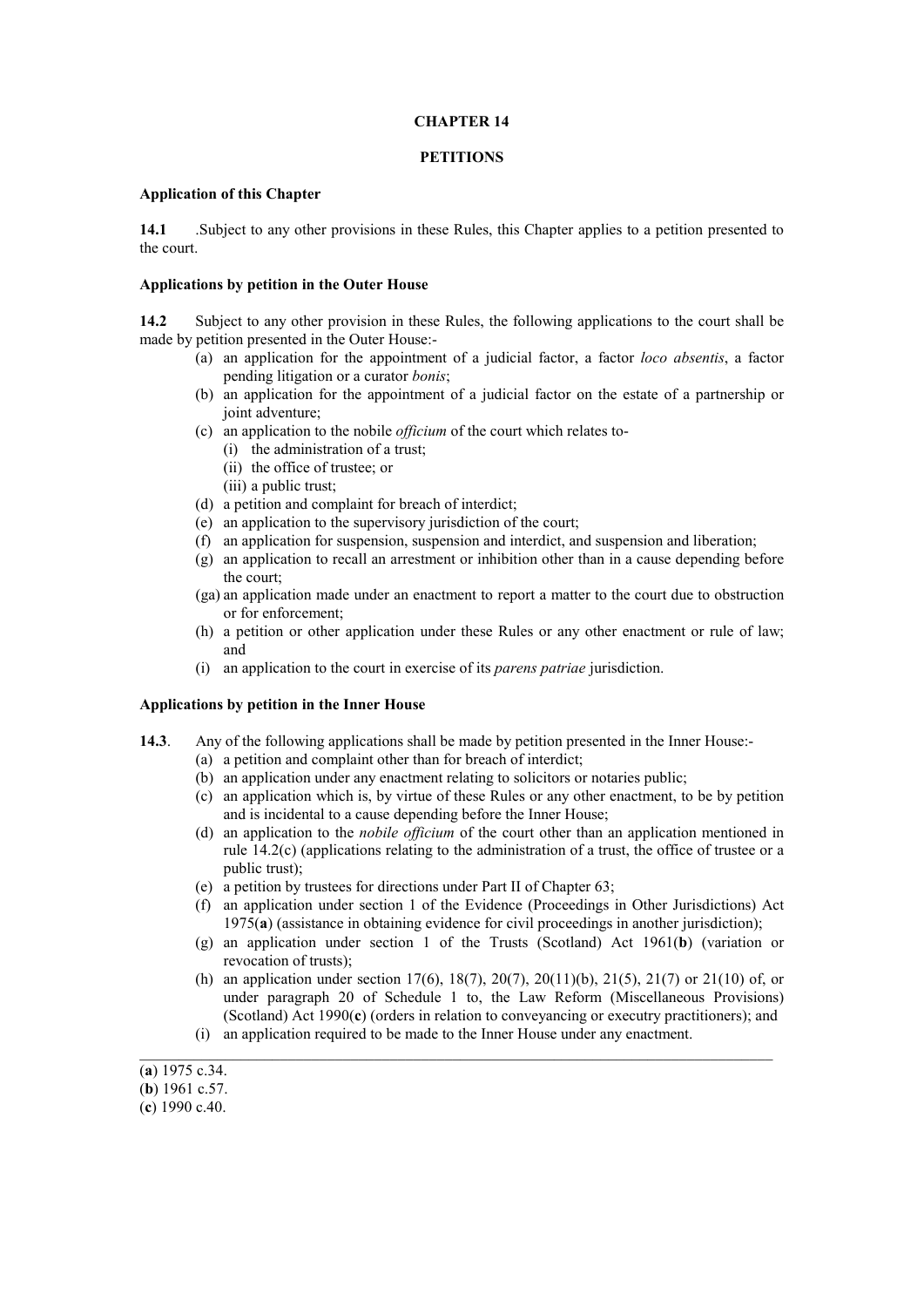## **Form of petitions**

**14.4**.-(1) A petition shall be in Form 14.4.

- (2) A petition shall include-
- (a) a statement of facts in numbered paragraphs setting out the facts and circumstances on which the petition is founded;
- (b) a prayer setting out the orders sought; and
- (c) the name, designation and address of the petitioner and a statement of any special capacity in which the defender is being sued.

(3) In a petition presented under an enactment, the statement of facts shall expressly refer to the relevant provision under the authority of which the petition is presented.

(4) Where a petition is one to which the Civil Jurisdiction and Judgments Act 1982(**a**) applies, the statement of facts shall include averments stating-

- (a) the ground of jurisdiction of the court, unless jurisdiction would arise only if the respondent prorogated the jurisdiction of the court without contesting jurisdiction;
- (b) unless the court has exclusive jurisdiction, whether or not there is an agreement prorogating the jurisdiction of a court in another country; and
- (c) whether or not there are proceedings involving the same cause of action in subsistence between the parties in a country to which the convention in Schedule 1 or 3C to that Act(**b**) applies and the date any such proceedings commenced.

(5) The prayer of a petition shall crave warrant for such intimation, service and advertisement as may be necessary having regard to the nature of the petition, or as the petitioner may seek; and the name, address and capacity of each person on whom service of the petition is sought shall be set out in a schedule annexed to, and referred to in, the prayer of the petition.

- (6) Where it is sought in a petition-
- (a) to dispense with intimation, service or advertisement, or
- (b) to shorten or extend the period of notice,

the appropriate order shall be craved in the prayer, and the grounds on which the order is sought shall be set out in the statement of facts.

#### **First order in petitions**

**14.5**.-(1) Subject to paragraph (2), on a petition on being lodged, the court shall, without a motion being enrolled for that purpose, pronounce an interlocutor for such intimation, service and advertisement as may be necessary.

- (2) Where a petitioner seeks-
- (a) to dispense with intimation, service or advertisement on any person, or
- (b) any interim order,

he shall apply by motion for such order as appears appropriate.

(3) On disposing of a motion under paragraph (2), the court shall make such order as it thinks

fit.

# **Period of notice for lodging answers**

**14.6**.-(1) Subject to any other provision in these Rules, the period of notice for lodging answers to a petition shall be-

\_\_\_\_\_\_\_\_\_\_\_\_\_\_\_\_\_\_\_\_\_\_\_\_\_\_\_\_\_\_\_\_\_\_\_\_\_\_\_\_\_\_\_\_\_\_\_\_\_\_\_\_\_\_\_\_\_\_\_\_\_\_\_\_\_\_\_\_\_\_\_\_\_\_\_\_\_\_\_\_\_\_

<sup>(</sup>**a**) 1982 c.27.

<sup>(</sup>**b**) Schedule 1 to the Civil Jurisdiction and Judgments Act 1982 was substituted by S.I. 1990/2591 and Schedule 3C was inserted by the Civil Jurisdiction and Judgments Act 1991 (c.12), section 1(3).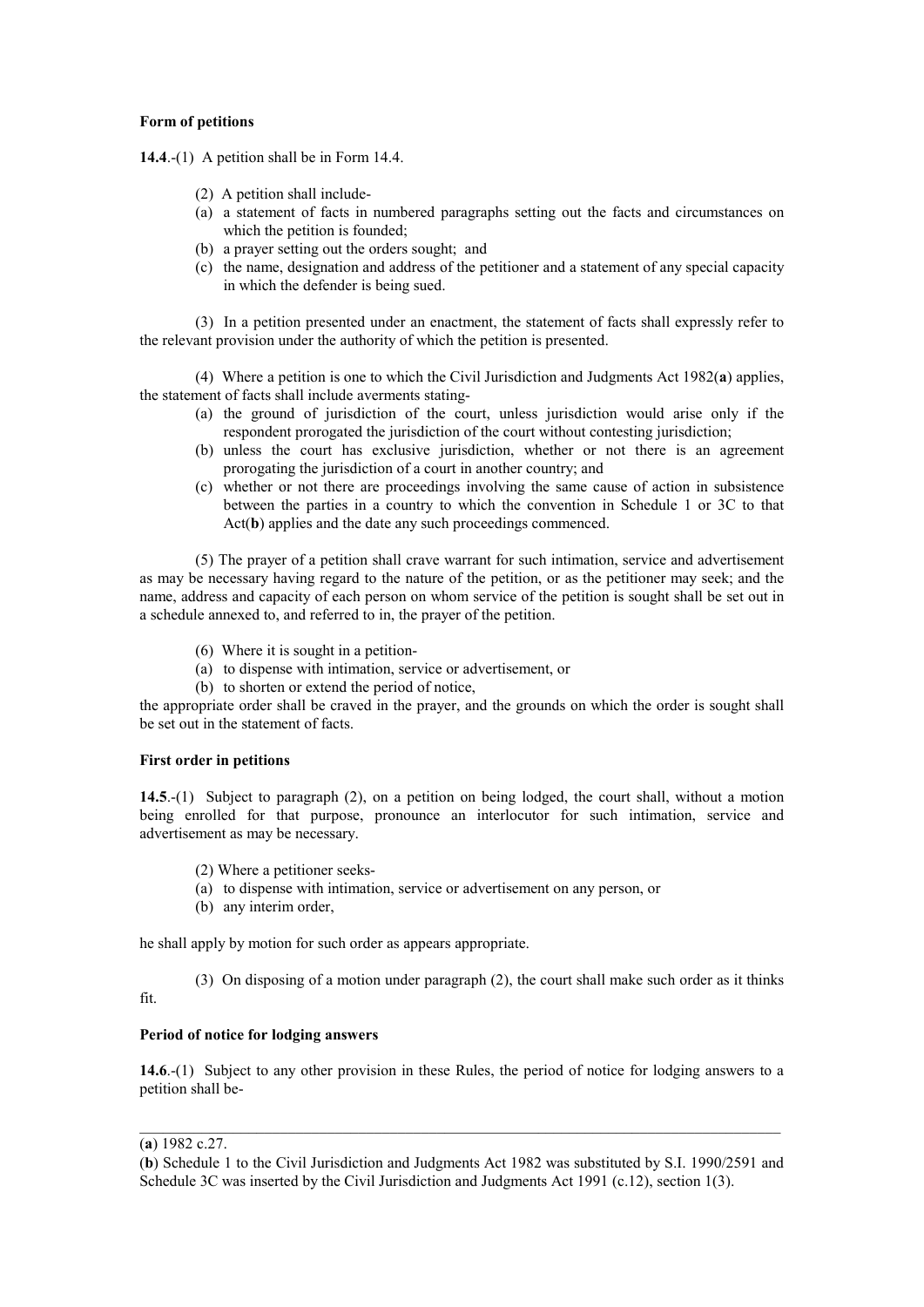- (a) in the case of service, intimation or advertisement within Europe, 21 days from whichever is the later of the date of execution of service, the giving of intimation or the publication of the advertisement;
- (b) in the case of service or intimation furth of Europe under rule  $16.2(2)(d)$  or (e) (service by an *huissier* etc. or personally), 21 days from whichever is the later of the date of execution of service or the giving of intimation;
- (c) in the case of service or intimation furth of Europe other than under sub-paragraph (b), or advertisement furth of Europe, 42 days from whichever is the later of the date of execution of service, the giving of intimation or the publication of the advertisement;
- (d) in the case of service by advertisement under rule 16.5 (service where address of person is not known), 6 months from the date of publication of the advertisement.
- (2) An application may be made by motion to shorten or extend the period of notice.

(3) Where a motion under paragraph (2) is made in a petition at the time that an order for intimation, service or advertisement is made under rule 14.5 (first order in petitions), the decision of the court on the motion shall be final and not subject to review.

## **Intimation and service of petitions**

**14.7**.-(1) A petition shall be intimated-

- (a) on the walls of the court; and
- (b) in such other manner as the court thinks fit.

(2) A copy of the petition shall be served on every person, specified in the petition or by the court as a person on whom the petition is to be served, with a citation in Form 14.7 attached to it.

(3) A petition to the court in exercise of its *parens patriae* jurisdiction shall not be intimated on the walls of the court.

### **Procedure where answers lodged**

**14.8**. Where answers to a petition have been lodged, the petitioner shall, within 28 days after the expiry of the period of notice, apply by motion for such further procedure as he seeks, and the court shall make such order for further procedure as it thinks fit.

#### **Unopposed petitions**

**14.9**.-(1) Subject to paragraph (2), where the period of notice has expired without answers being lodged, the court shall, on the motion of the petitioner, after such further procedure and inquiry into the grounds of the petition, if any, as it thinks fit, dispose of the petition.

- 2) Where-
- (a) the prayer of the petition seeks an order directed against a person,
- (b) service of the petition has been made on that person furth of the United Kingdom under rule 16.2, and
- (c) such order has been granted without that person having lodged answers,

a certified copy of the interlocutor granting the order shall be served forthwith by the petitioner on that person.

(3) The court may, on the motion of a person to whom paragraph (2) applies, recall the interlocutor and allow answers to be lodged if-

- (a) that person-
	- (i) without any fault on his part, did not have knowledge of the petition in sufficient time to lodge answers;
	- (ii) has disclosed a *prima facie* answer to the petition on the merits; and
	- (iii) has enrolled the motion for recall within a reasonable time after he had knowledge of the petition; and
- (b) the motion is enrolled before the expiry of one year from the date of the interlocutor sought to be recalled.